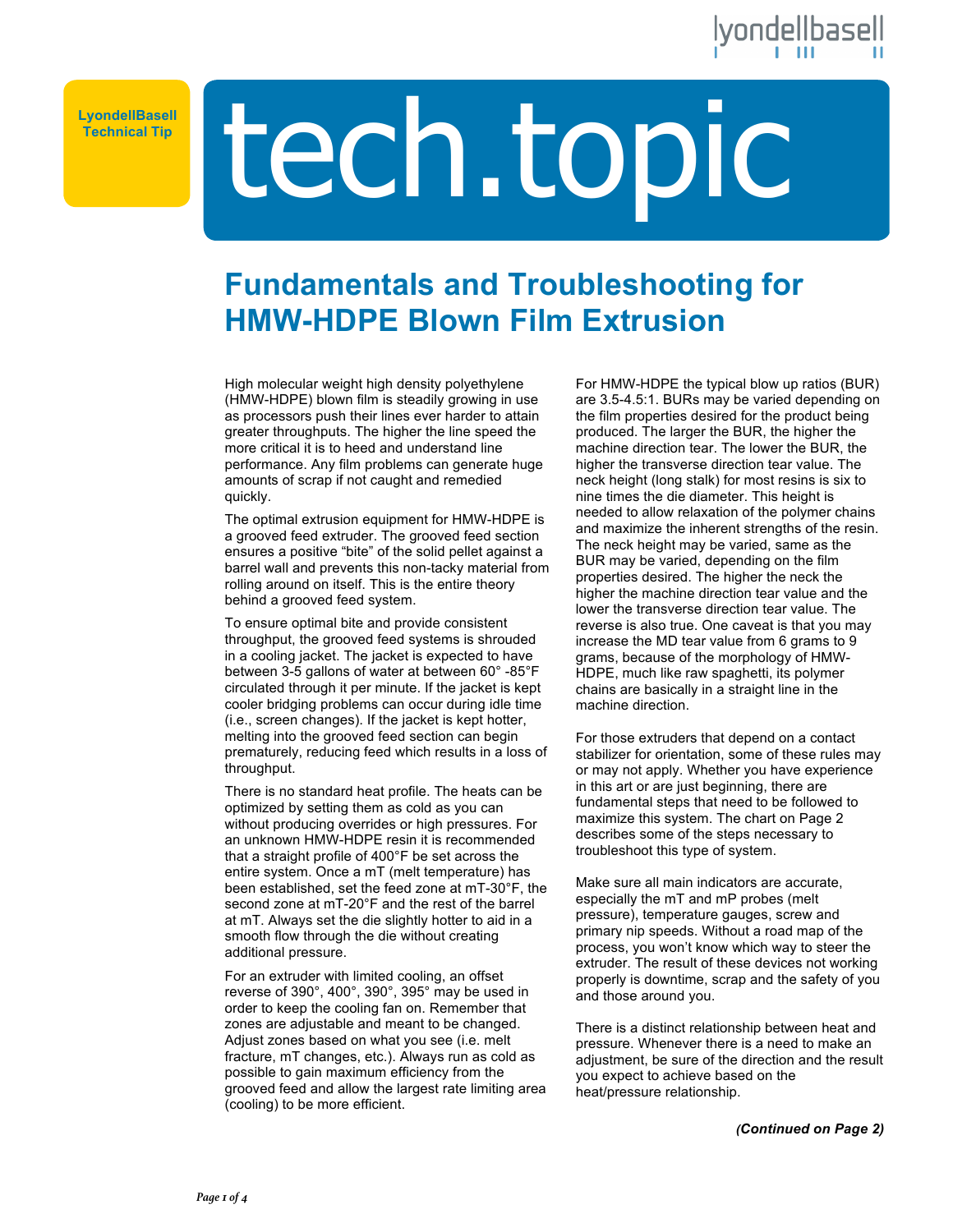

**Technical Tip**

## tech.topic **LyondellBasell**

### **Fundamentals and Troubleshooting for HMW-HDPE Blown Film Extrusion**

| <b>Problems</b>                  | <b>Possible Causes</b>                                       | <b>Comments</b>                                                                                                                                                                                                                                                                                    |
|----------------------------------|--------------------------------------------------------------|----------------------------------------------------------------------------------------------------------------------------------------------------------------------------------------------------------------------------------------------------------------------------------------------------|
| In Barrel & Screw Zone Overrides | Overshear in one or more<br>zones                            | Raise heat zones above override. Check<br>controllers                                                                                                                                                                                                                                              |
| <b>Throughput Loss</b>           | Cooling Jacket                                               | I.<br>Insure there is adequate flow (3-5<br>gal/min)<br>×.<br>Insure water temperature is within<br>guidelines of the OEM                                                                                                                                                                          |
|                                  | Bridge in Feed Section of<br>Screw                           | L.<br>Make sure cooling jacket is not too cold<br>to freeze resin.<br>×                                                                                                                                                                                                                            |
|                                  | First Screw Flight out of<br>Grooved Feed Section is<br>Worn | Check material entering feed throat<br>Accompanied by increase in mT and decrease<br>in $mP$                                                                                                                                                                                                       |
| In Die:<br>Port Flow             | Melt temperature may be<br>too low                           | ×<br>Raise die temps in 5 degree increments<br>until lines disappear.<br><b>I</b><br>If flow is too high through the ports raise<br>die center and lower die exit.                                                                                                                                 |
| Die Lip Buildup                  | Burned polymer or low                                        | ×<br>Check controllers and heater bands<br><b>I</b>                                                                                                                                                                                                                                                |
|                                  | molecular weight wax                                         | Lower die temperatures if possible<br><b>I</b><br>Check heat stability of polymer                                                                                                                                                                                                                  |
|                                  | Catalyst Residue in<br>Polymer                               | <b>I</b><br>Contact resin supplier                                                                                                                                                                                                                                                                 |
| In the Bubble Gauge Variations   | Die not Adjusted Properly                                    | 1.<br>Stop Rotation/Oscillation<br>2.<br>Loosen Belly<br>3.<br><b>Tighten Flat Side</b><br><b>Take Another Sample</b><br>4.<br>5.<br>Finger Tighten Loose Bolts when<br>Finished                                                                                                                   |
|                                  | Drafts Around Bubble                                         | High stalk bubbles are especially sensitive to<br>air currents                                                                                                                                                                                                                                     |
|                                  | Too Much Torque to Move<br><b>Adjusting Bolts</b>            | <b>Shut Extruder Down</b><br>1.<br>2.<br>Remove Die Pin<br>3.<br>Remove and Clean Adjusting Ring<br>Anti-Seize Bottom of Adjusting Ring<br>4.<br>Lower onto die proper and wait 20<br>5.<br>minutes<br>6.<br>Rotate 180 degrees & retorque to proper<br>nm<br>7.<br>Reinstall Die Pin and Retorque |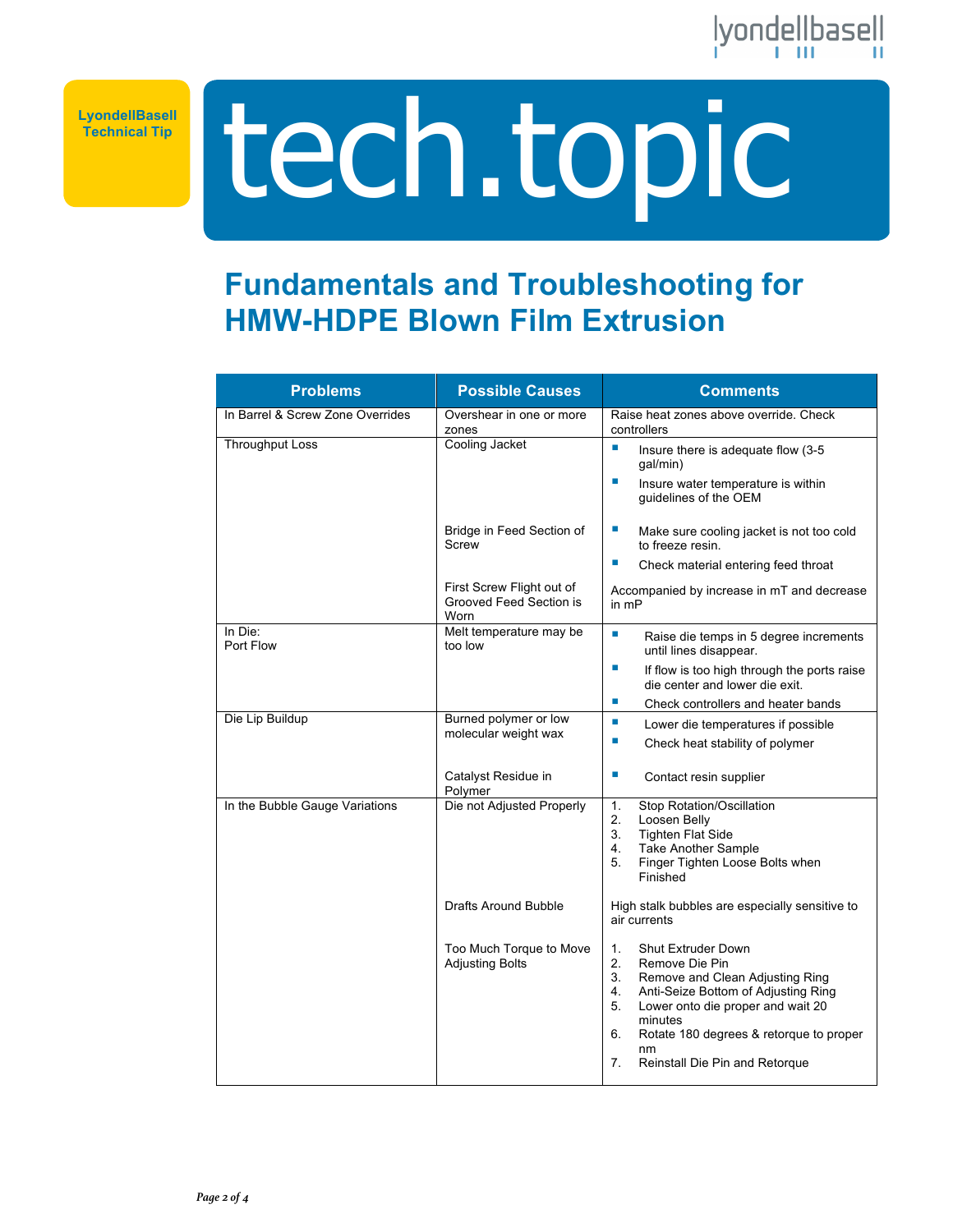

**Technical Tip**

tech.topic **LyondellBasell**

### **Fundamentals and Troubleshooting for HMW-HDPE Blown Film Extrusion**

| <b>Problems</b>                               | <b>Possible Causes</b>                                    | <b>Comments</b>                                                                                                                                                                                   |
|-----------------------------------------------|-----------------------------------------------------------|---------------------------------------------------------------------------------------------------------------------------------------------------------------------------------------------------|
| In the Bubble Gauge Variations<br>(Continued) | Drive or Control Cabinet<br>Overheating                   | п<br>Measure to assure consistent voltages<br>×.<br>Consider air conditioning cabinets                                                                                                            |
|                                               | Running High Speed Line<br>at Slow Speeds                 | Variation specifications are exacerbated at low<br>speeds                                                                                                                                         |
|                                               | Variable Additions of<br>Regrind                          | Pellet cuts or flakes alter feed zone bulk and<br>blending percentages                                                                                                                            |
| Surging in Machine Direction                  | <b>Too Much Tension</b><br><b>Overdriving Primary Nip</b> | Check nip motor for surging; check nip roll<br>pressure. Ensure slaved units are within trip<br>speeds                                                                                            |
|                                               | Poor Drive Speed<br>Regulation                            | Too Large a window presents gauge variation,<br>especially in conjunction with slow speeds                                                                                                        |
|                                               | <b>Partially Seized Bearings</b>                          | Ensure bearings are lubricated and all rollers<br>spin freely                                                                                                                                     |
|                                               | Loose Sprockets                                           | Slippage will not keep constant tension across<br>film width                                                                                                                                      |
| Surging In Transverse Direction               | Die Problems                                              | Check Die Adjustment<br>1.<br>2.<br>Center die under nips when hot<br>Level die under nips when hot<br>3.<br>Check for excessive degradation on die<br>4.<br>and/lips                             |
|                                               | Air Ring Problems                                         | 1.<br>Air ring not centered<br>2.<br>Air ring not level<br>3.<br>Air ring dirty<br>4.<br>Poor air ring design<br>5.<br>Air leaks through hoses, connections,<br>etc.<br>6.<br>Uneven hose lengths |
|                                               | <b>Environmental Problems</b>                             | Е<br>Heat from surroundings, i.e. cooling fans,<br>blowers, compressors, lights, etc.                                                                                                             |
|                                               |                                                           | ×<br>Drafts on stalk from open doors, windows,<br>air conditioning vents                                                                                                                          |
| <b>Bubble Breaks</b>                          | <b>Clear Gels</b>                                         | Lower feed zone temp to increase shear and<br>raise barrel exit slowly until gels disappear                                                                                                       |
|                                               | <b>Burned Gels</b>                                        | ш<br>May not be able to avoid die cleaning                                                                                                                                                        |
|                                               |                                                           | Try raising die heats to flow over burned,<br>hard particulates                                                                                                                                   |
|                                               |                                                           | ×.<br>Check for runaway die heats                                                                                                                                                                 |
|                                               |                                                           | Check heat profile                                                                                                                                                                                |
|                                               |                                                           | Don't allow extruder to sit for long periods<br>of time without turning the screw                                                                                                                 |